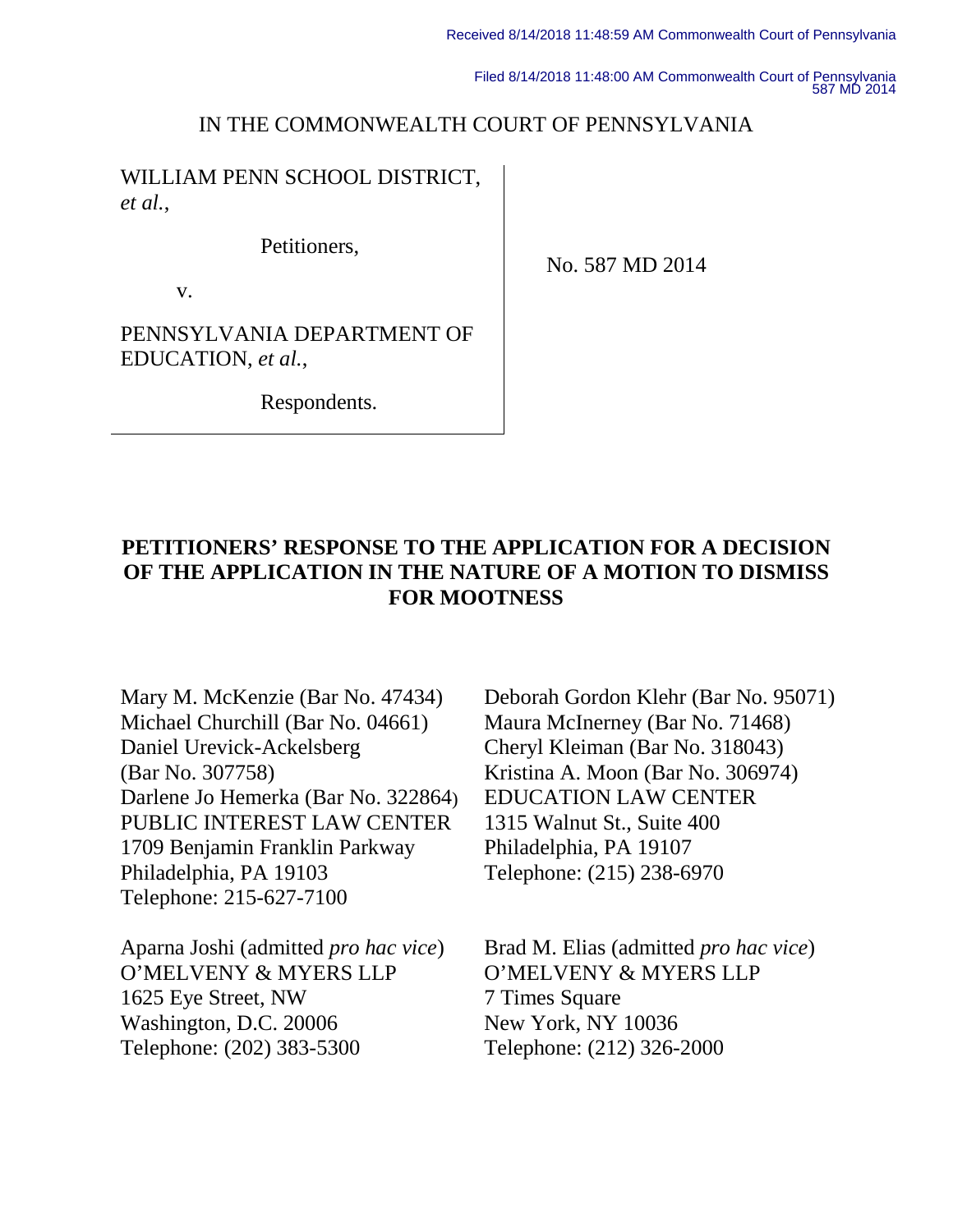In accordance with the Court's May 7, 2018 Memorandum Opinion and Order (the "May 7 Order"), and in response to Respondent Senator Joseph B. Scarnati's Application for Decision on the Application in the Nature of a Motion to Dismiss for Mootness, Petitioners join the request for a decision on the Application in the Nature of a Motion to Dismiss for Mootness, but respectfully request that the Application be denied. Petitioners further request that the Court initiate a conference to set a discovery schedule and 2019 trial date so that this case, which was initiated almost four years ago, may proceed to trial.<sup>[1](#page-1-0)</sup> In support thereof, Petitioners rely on their submission of July 6, 2018 and as follows.

#### **RESPONSE**

From the outset, Petitioners have challenged the Commonwealth's entire education funding system. That reality has long been acknowledged by Senator Scarnati himself. In fact, while Senator Scarnati now asserts that Petitioners' entire case rests on a single statute—Act 35—in some of the first words he filed with this Court, Senator Scarnati recognized that "[a]t the heart of this case is Petitioners' contention that Pennsylvania's *system* for funding public education is unconstitutional because . . . it is inadequate to meet the educational needs of

<span id="page-1-0"></span><sup>&</sup>lt;sup>1</sup> While the Court has granted the parties the option of seeking partial summary relief on the nature of the constitutional right underlying Petitioners' equal protection claim and the corresponding level of judicial scrutiny (May 7 Order at 1), any such filing would not preclude a trial, and therefore should not further delay trial preparation.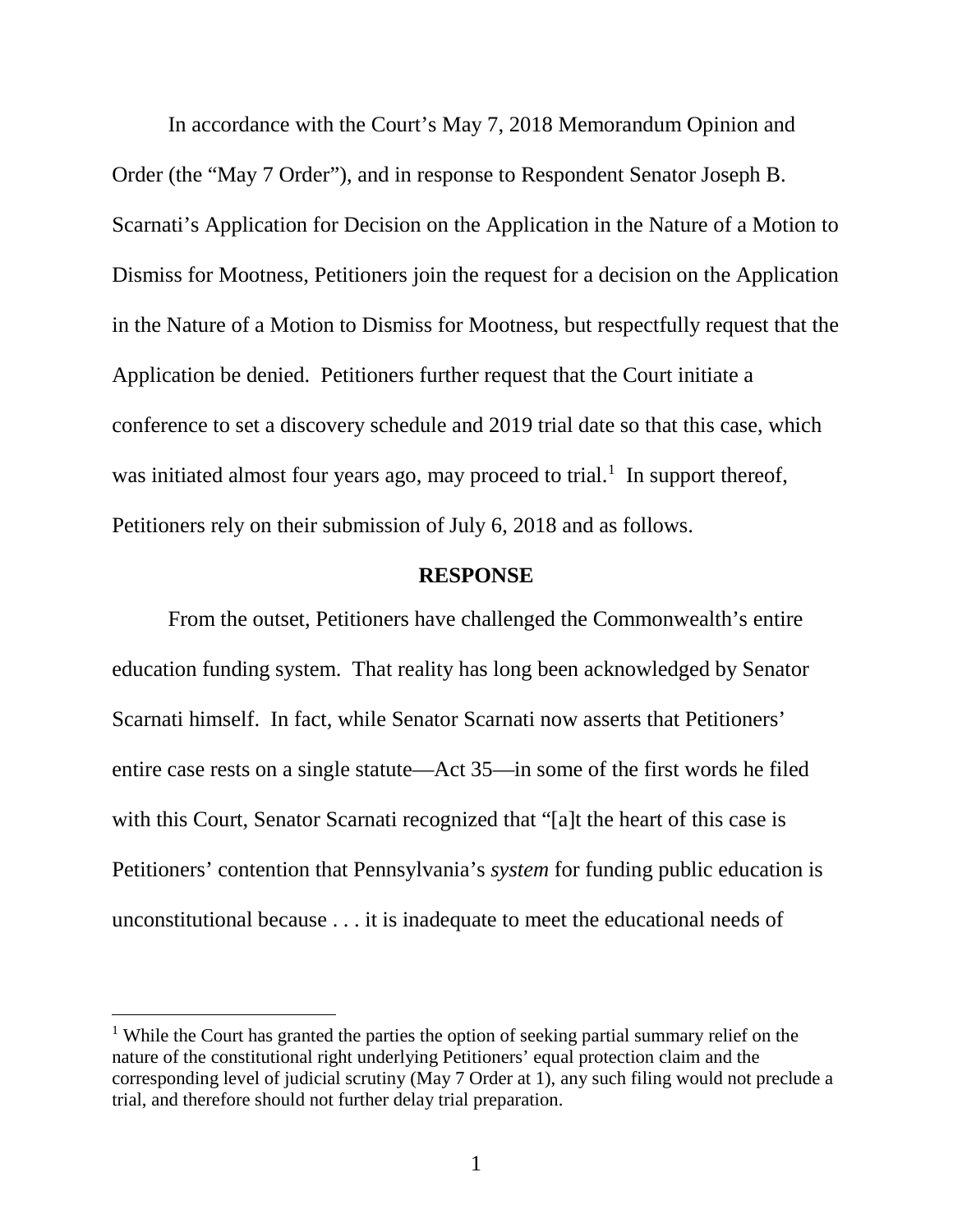students in poorer school districts." Leg. Resps.' Prelim. Objs. ¶ 1 (Dec. 10, 2014) (emphasis added). As Senator Scarnati conceded, that "*system* for financing public education (which is based on a combination of state appropriations, local property taxes, and federal funding)," *id.* ¶ 2 (emphasis added), is based on "a number of statutes relating to the operation and funding of the public school system," *id*. ¶ 36. In fact, according to Senator Scarnati, the "education funding system" that Petitioners challenge includes "hundreds, if not thousands, of pages of statutes, regulations, [and] policies." Leg. Resps.' Sup. Ct. Br. 35-36 (Nov. 2, 2015).

The Pennsylvania Supreme Court also observed that Petitioners are challenging a system that fails

> to live up to the mandate, embodied in our Constitution's Education Clause, that the General Assembly "provide for the maintenance and support of a thorough and efficient system of public education." [Petitioners] further allege that the hybrid state-local approach to school financing results in untenable funding and resource disparities between wealthier and poorer school districts. They claim that the General Assembly's failure legislatively to ameliorate those disparities to a greater extent than it does constitutes a violation of the equal protection of law guaranteed by the Pennsylvania Constitution.

*William Penn Sch. Dist. v. Pa. Dep't of Educ*., 170 A.3d 414, 417 (Pa. 2017). In

other words, Petitioners are not challenging any specific statute—they are

challenging Respondents' failure to satisfy their *affirmative mandate* under the

Education Clause (*see, e.g.*, Pet. ¶ 304) and their obligation under the equal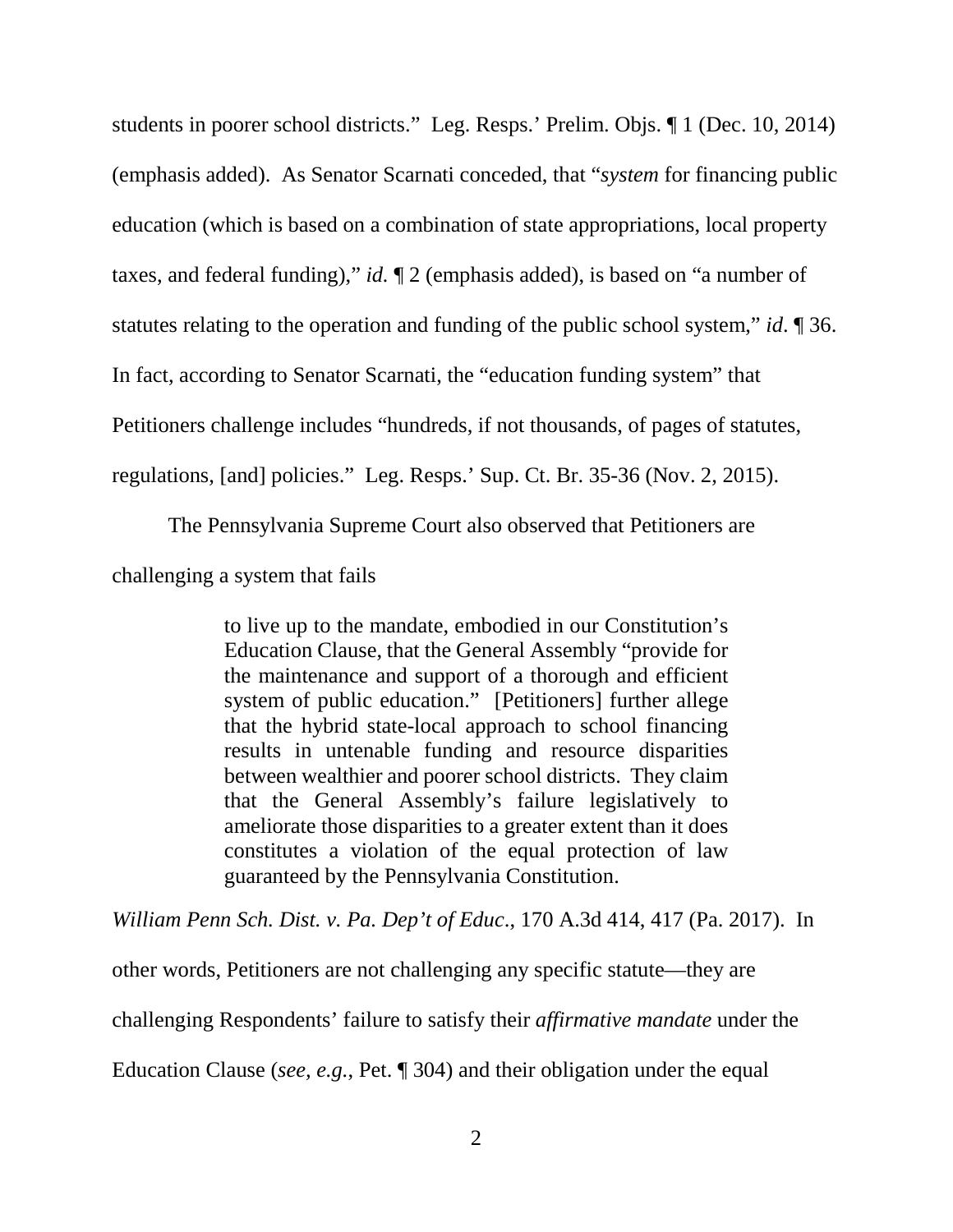protection provisions to "ameliorate those disparities" caused by the school funding system's overreliance on local taxes (*id.* ¶ 7).

Even if Petitioners were challenging a single statute, Senator Scarnati has failed to meet his burden of establishing that there is no longer a case or controversy affecting Petitioners.[2](#page-3-0) In fact, Senator Scarnati does not dispute *any* of the evidence accompanying Petitioners' July 6, 2018 submission, which demonstrates that the alleged constitutional violations continue to harm Petitioners "in a concrete manner so as to provide a factual predicate for reasoned adjudication." *City of Philadelphia v. Se. Pa. Transp. Auth.*, 937 A.2d 1176, 1179 (Pa. Commw. Ct. 2007). Instead, despite this Court's Order that Petitioners "shall submit factual support" (May 7 Order at 1), Senator Scarnati merely argues that this Court should ignore Petitioners' evidence.

But the Court need not ignore the overwhelming evidence that Act 35 did not "have any practical effect on the existing controversy." *Commonwealth v.* 

<span id="page-3-0"></span><sup>&</sup>lt;sup>2</sup> Factually, there can be no dispute that the appropriations Senator Scarnati posits have replaced the funding scheme complained of in the Petition constitute only a small part of the General Assembly's system of funding schools. As the undisputed evidence by Petitioners demonstrates, the state funding distributed through the formula (termed Student Based Appropriations by Senator Scarnati) makes up only 1.4% of the system's revenues for school districts. (Price Decl. ¶25.) Even within funding that is directly appropriated by the state, the entirety of the revenue known as Basic Education Funding (BEF) comprises only 52% of state funding received by districts. (*Id.* at ¶10.) Senator Scarnati's table (Scarnati Br. at 8) showing "SBA %" for petitioner districts is the percentage of BEF only, omitting all other state appropriations, such as special education funding, and all local revenues. In other words, it inflates the impact of Act 35 by ignoring the modest role BEF plays in the overall funding of the system.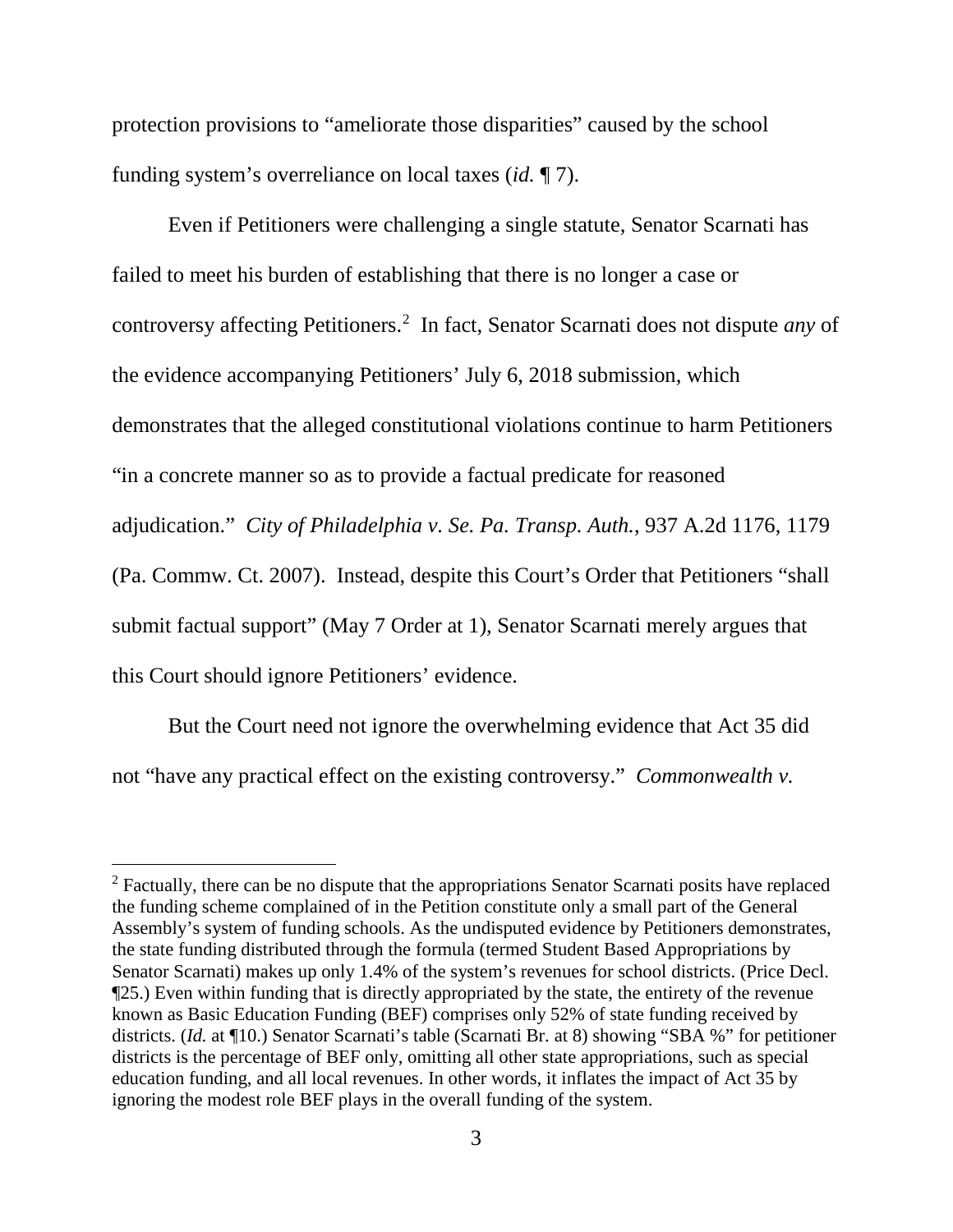*Nava*, 966 A.2d 630, 632-33 (Pa. Super. Ct. 2009). The U.S. Supreme Court addressed a similar situation in *Northeastern Florida Chapter of Associated General Contractors of America v. City of Jacksonville*, 508 U.S. 656 (1993), where a challenged statute was amended during the course of the case. *Id.* at 662. The Court held that the case was not moot merely because the "new ordinance differs in certain respects from the old one," and observed that "if that were the rule, a defendant could moot a case by repealing the challenged statute and replacing it with one that differs only in some insignificant respect." *Id.* Because the new statute "disadvantage[d] [the petitioner] in the same fundamental way" as the old statute, even if "to a lesser degree," the petitioner's claims were not moot. *Id.* 

Other courts have reached the same conclusion. *See Conservation Law Found. v. Evans*, 360 F.3d 21, 26 (1st Cir. 2004) (modifications to statutory framework did not render case moot where "it appears that the same allegedly harmful scheme continues."); *Naturist Soc'y, Inc. v. Fillyaw*, 958 F.2d 1515, 1520 (11th Cir. 1992) ("Where a superseding statute leaves objectionable features of the prior law substantially undisturbed, the case is not moot."); *Ciudadanos Unidos de San Juan v. Hidalgo County Grand Jury Commissioners*, 622 F.2d 807, 824 (5th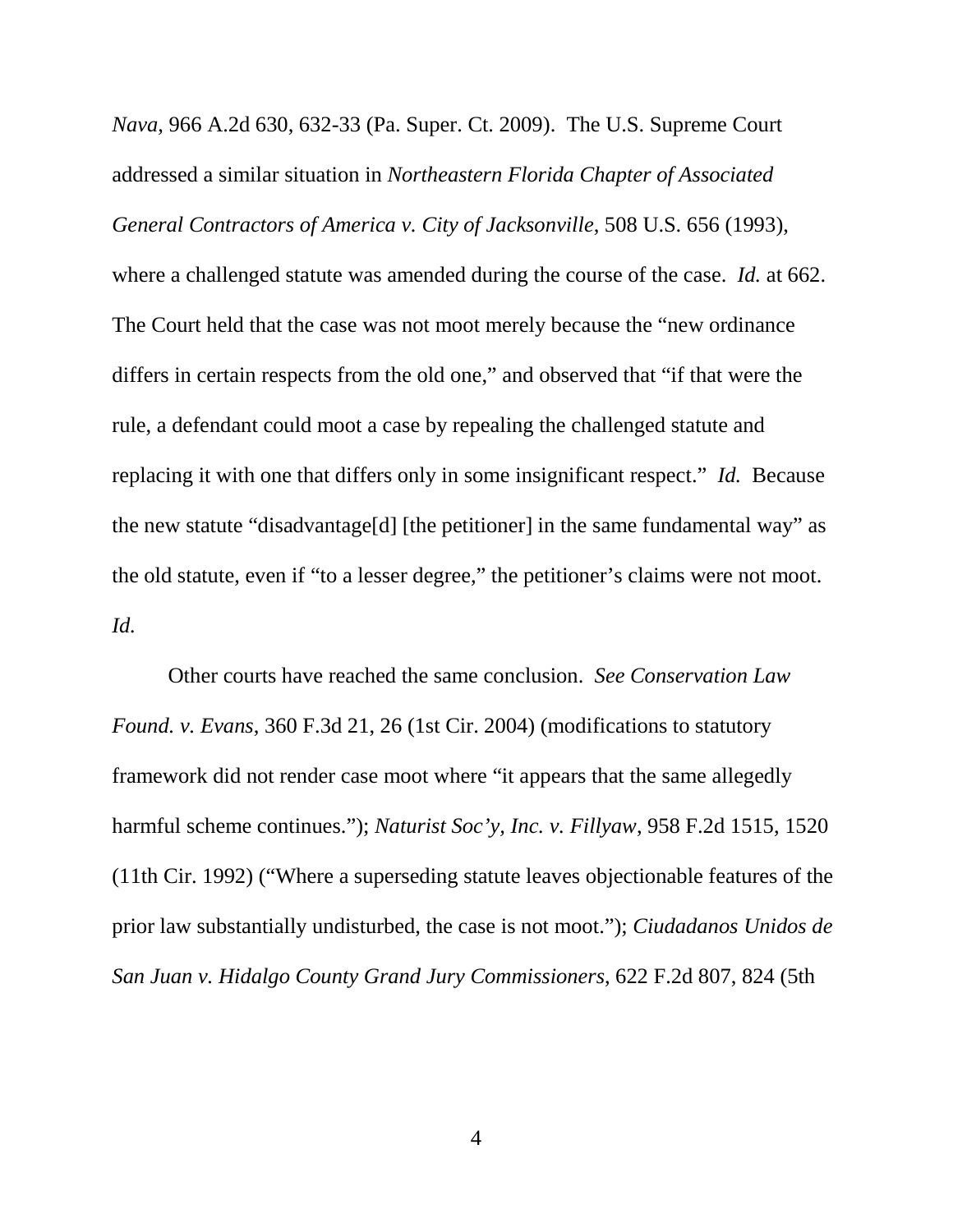Cir. 1980) (noting that cases in which statutory amendment moots controversy are those where amendment completely eliminates harm to plaintiffs). $3$ 

Here, there has been no showing or even assertion by Speaker Scarnati that Act 35 completely eliminated, or even reduced, the ongoing harm alleged in the Petition. Nor has Senator Scarnati disputed any of the evidence demonstrating that low-wealth school districts continue to be disadvantaged in precisely the same way as they were when the Petition was filed—even after the passage of Act 35. Accordingly, Speaker Scarnati has presented no evidence to deviate from the Supreme Court's initial perspective that "[c]hanges in the formula do not render the questions presented moot." *William Penn Sch. Dist*., 170 A.3d at 435.[4](#page-5-1)

Finally, Petitioners should not be required to repeatedly amend their Petition and start over from the beginning—as Senator Scarnati now urges—in response to continuing changes in laws and appropriations relating to education funding. As

<span id="page-5-0"></span> <sup>3</sup> *See also Nextel W. Corp. v. Unity Twp.*, 282 F.3d 257, 264 (3d Cir. 2002) (no mootness unless statutory "amendment sufficiently altered or removed the challenged aspects of the original legislation"); *Coal. for the Abolition of Marijuana Prohibition v. City of Atlanta*, 219 F.3d 1301, 1310 (11th Cir. 2000) ("[W]hen an ordinance is repealed by the enactment of a superseding statute, then the superseding statute or regulation moots a case only to the extent that it removes challenged features of the prior law. To the extent that those features remain in place, and changes in the law have not so fundamentally altered the statutory framework as to render the original controversy a mere abstraction, the case its not moot.") (internal quotation marks and citation omitted); *Schall v. Martin*, 467 U.S. 253, 257 n.2 (1984) (concluding that changes in general statutory scheme did not moot challenge where contested provision remained the same).

<span id="page-5-1"></span><sup>&</sup>lt;sup>4</sup> Even if Act 35 somehow mooted Petitioners' claims, the case should nonetheless proceed on the ground that the issues presented are of great public importance and "capable of repetition yet evading review." *William Penn Sch. Dist*., 170 A.3d at 435 n.34; *see also* Petrs.' Br. in Opp'n at 23-25.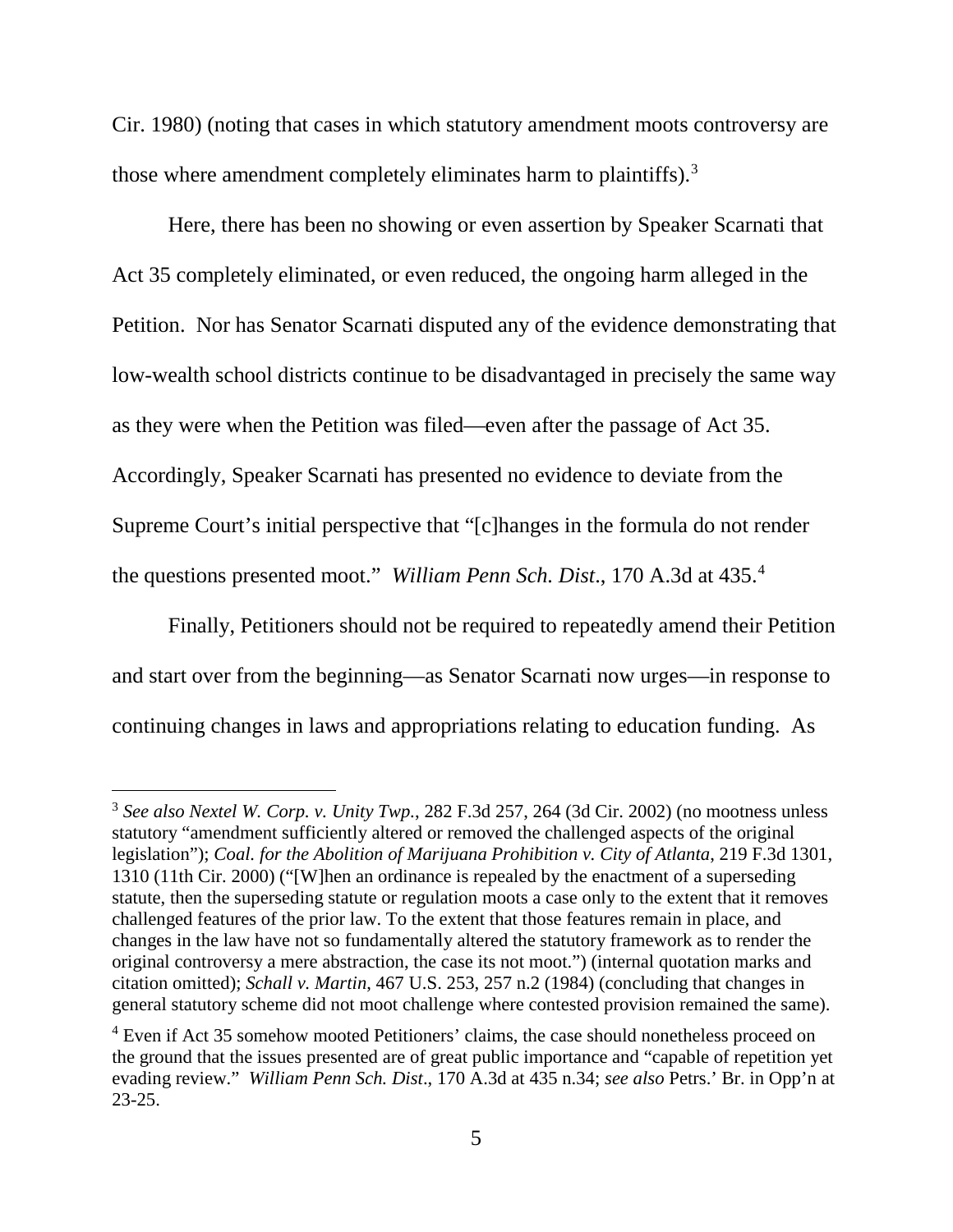the Supreme Court observed, the nature of the state's education funding formula is that it may change any time the legislature chooses and there is an inherent risk that the General Assembly will "move the goalposts" by enacting new legislation. *Id.* at 435 n.34*.* Such changes do not alter Petitioners' underlying causes of action in this case and it is not necessary to plead evidence which will be developed through discovery and trial.

### **CONCLUSION**

Pennsylvania schoolchildren living in low-wealth school districts continue to attend crumbling schools with woefully outdated textbooks and technology and limited access to basic resources like nurses, librarians, and qualified teachers. These children and their school districts continue to have a stake in the outcome of this lawsuit, which aims to remedy those problems and the State's ongoing constitutional violations. Accordingly, the Court should deny Senator Scarnati's Mootness Application and permit this case to move swiftly toward trial.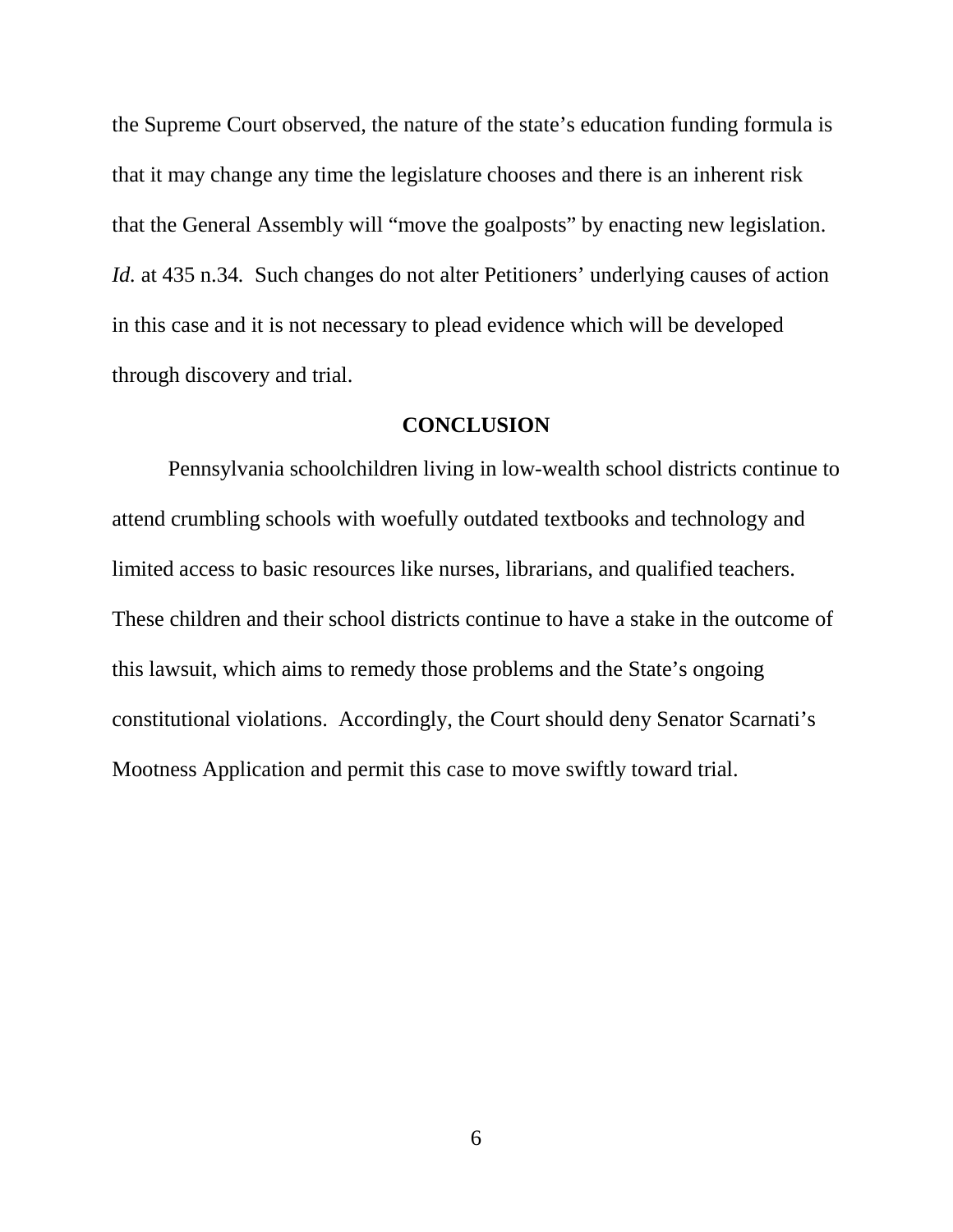Dated: August 14, 2018

#### By: /s/ Brad Elias

Aparna Joshi (*pro hac vice*) O'MELVENY & MYERS LLP 1625 Eye Street, NW Washington, D.C. 20006 Telephone: (202) 383-5300

Brad M. Elias (*pro hac vice*) O'MELVENY & MYERS LLP Times Square Tower 7 Times Square New York, NY 10036 Telephone: (212) 326-2000

*Attorneys for Appellants William Penn School District, Panther Valley School District, The School District of Lancaster, Greater Johnstown School District, Wilkes-Barre Area School District, Shenandoah Valley School District, and Pennsylvania Association of Rural and Small Schools.* 

Respectfully submitted,

By: /s/ Daniel Urevick-Ackelsberg

Mary M. McKenzie (Bar No. 46434) Michael Churchill (Bar No. 04661) Daniel Urevick-Ackelsberg (Bar No. 307758) Darlene Jo Hemerka (Bar No. 322864) PUBLIC INTEREST LAW **CENTER** 1709 Benjamin Franklin Parkway Philadelphia, PA 19103 Telephone: (215) 627-7100

*Attorneys for Appellants William Penn School District, Panther Valley School District, The School District of Lancaster, Greater Johnstown School District, Wilkes-Barre Area School District, Shenandoah Valley School District, Jamella and Bryant Miller, Sheila Armstrong, Tyesha Strickland, Angel Martinez, Barbara Nemeth, Tracey Hughes, Pennsylvania Association of Rural and Small Schools, and the National Association for the Advancement of Colored People—Pennsylvania State Conference.*